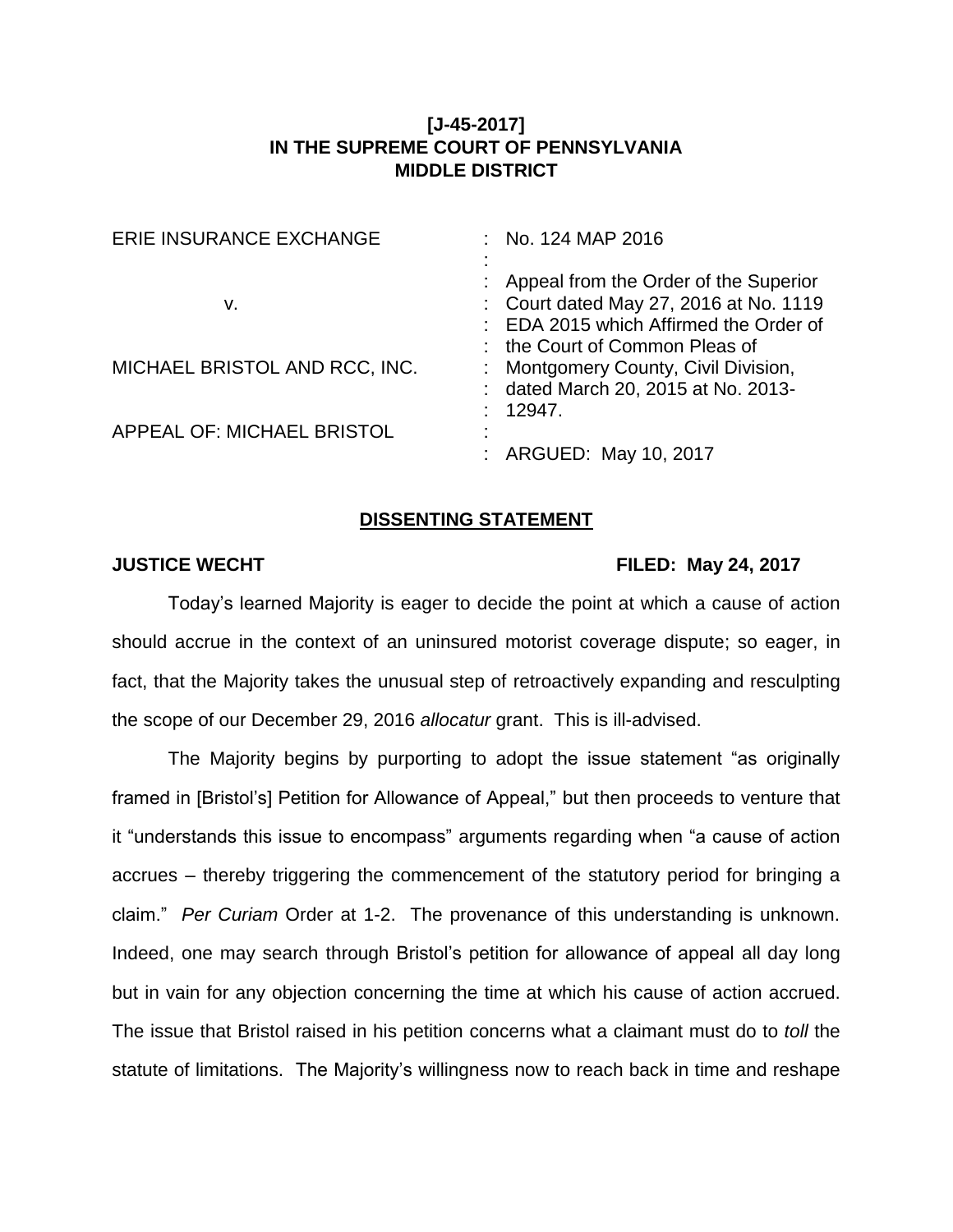the case suggests a "build to suit" approach that is jurisprudentially unsound and antithetical to principles of judicial restraint.

Michael Bristol has waived the issue that Today's Majority desires to resolve. One need not "scour[ ]  $\ldots$  trial records to identify waiver" here.<sup>1</sup> This case is and always was about tolling; even a casual reading of the lower court opinions suffices to make this clear. In the trial court, Bristol never took the position that the four-year statute of limitations governing uninsured motorist claims begins to run only when an insurer explicitly rejects the claim. To the contrary, Bristol conceded that the applicable limitations period commenced on the date of the alleged vehicle accident. *See* Bristol's Answer to Erie's Motion for Summary Judgment, 10/10/2014, at 2 ¶22 (admitting that the limitations period in this case commenced on July 22, 2005).

Bristol's sole argument in opposition to Erie's motion for summary judgment was that Erie "should be estopped from asserting the statute of limitations as a defense" because: (1) Bristol notified Erie that he intended to pursue an uninsured motorist claim "*within four years of the date of the accident*;" and (2) Erie agreed to proceed to arbitration and then appointed an arbitrator.<sup>2</sup>

 $\mathbf{1}$ <sup>1</sup> Concurring Statement at 2.

<sup>&</sup>lt;sup>2</sup> Bristol's Answer to Erie's Motion for Summary Judgment at 4, 9 (emphasis added); *see also* Notes of Testimony, 3/11/2015, at 14 (counsel for Bristol arguing that Bristol would have been required to file a petition to compel arbitration if Erie had not appointed an arbitrator). Bristol's contention that "there was no need for and no legal or contractual requirement that [he] file a Complaint, Petition to Compel Arbitration[,] or any other pleading" is entirely consistent with his argument that the parties' *extra-judicial* acts tolled the statute of limitations. Bristol's Answer to Erie's Motion for Summary Judgment at 6-7. Chief Justice Saylor seems to suggest that this vague sentence "subsume[s] the commencement issue." Concurring Statement at 2. Respectfully, it does not. Lest there be any doubt, the language appears just two pages after Bristol's concession that the statute of limitations began to run on July 22, 2005, and three pages before Bristol takes the position that his claim is not time barred because he informed Erie that he was pursuing an uninsured motorist claim "within four years of the date of the accident." *Id.* at 2, 9.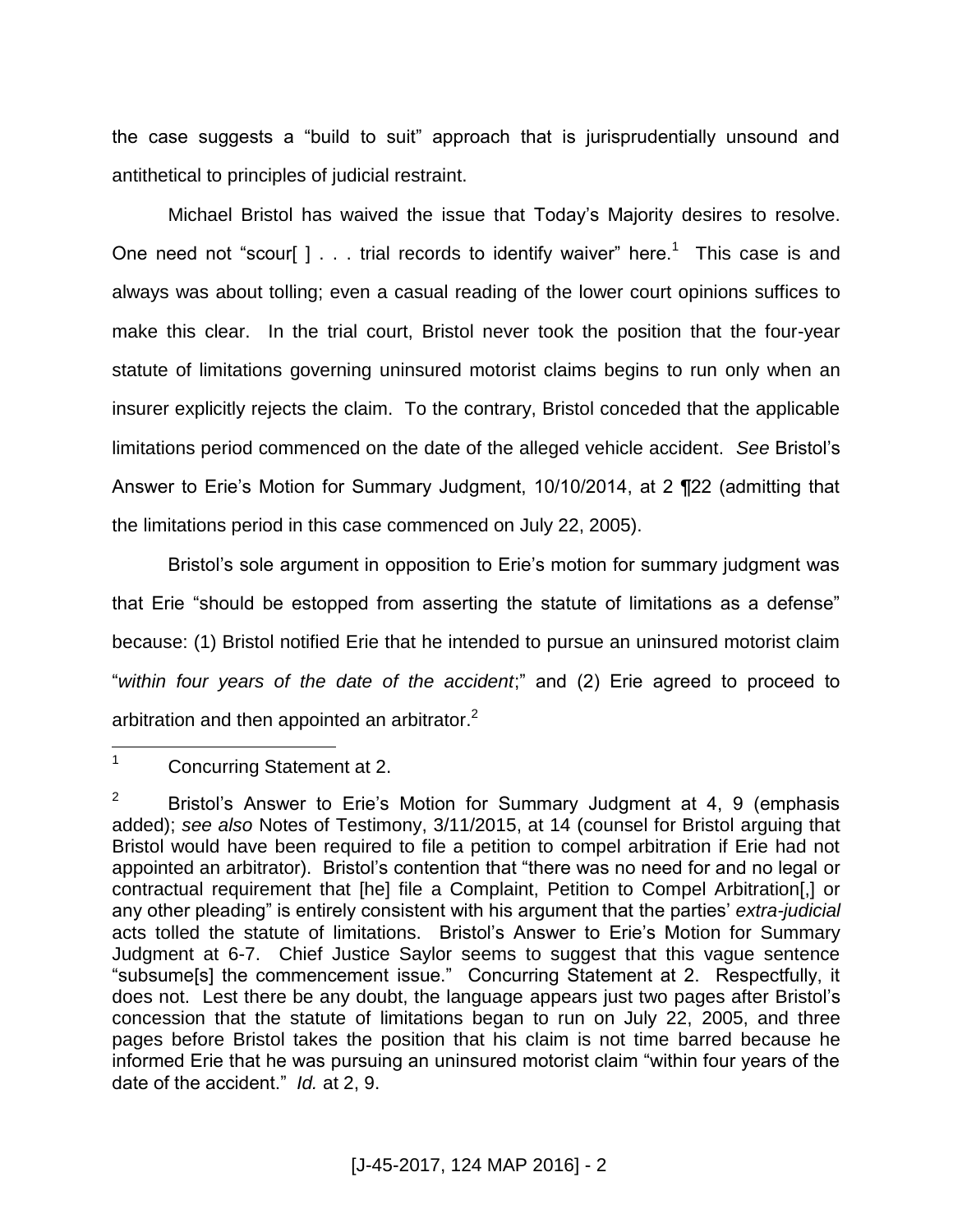Consistent with his position at the trial level, Bristol raised the following issue on appeal to the Superior Court:

Does the four-year statute of limitations under 42 [Pa.C.S.] § 5525 bar a claim for uninsured motorist benefits when:

The parties had agreed to arbitrate the claim in accordance with the terms of the policy;

The parties had selected their respective arbitrators, but had not yet agreed upon the selection of a neutral arbitrator;

The claimant had provided a statement under oath to the insurer;

The insurer does not allege, and the trial court does not find, that the insurer was prejudiced by any delays in proceeding to arbitration?

Superior Court Opinion, 1119 EDA 2015, at 4 (quoting Bristol's Superior Court brief).

In other words, Bristol did not dispute that the four-year limitations period commenced on the date of the accident. Instead, he argued that the above facts *tolled*  the statute of limitations. It is perhaps unsurprising, then, that this Court's December 29, 2016 Order granting Bristol's petition for allowance of appeal focused upon whether "extra-judicial actions," such as an informal demand for arbitration or the appointment of arbitrators, can "toll the statute of limitations." Order, 439 MAL 2016 (Dec. 29, 2016). $3$ 

Under prevailing Superior Court precedent, Bristol's cause of action against Erie accrued when his right to payment under the insurance contract vested (*i.e.*, on the date of the vehicle accident). *See Boyle v. State Farm Mut. Auto. Ins. Co.*, 456 A.2d 156, 162 (Pa. Super. 1983). I have no objection to this Court, in an appropriate case, adopting a different rule. But this is not an appropriate case. Even if one assumes that this Court has leeway to rewrite an issue statement *after* the parties have briefed and

 $\overline{a}$ 

<sup>3</sup> It is true that Bristol, in his brief to this Court, now takes the position that his cause of action against Erie never even accrued. *See* Brief for Bristol at 10. But that does not mean that the Court should decide an unpreserved issue. If anything, rewarding Bristol for briefing an issue outside the scope of our *allocatur* grant will only encourage future litigants to do the same.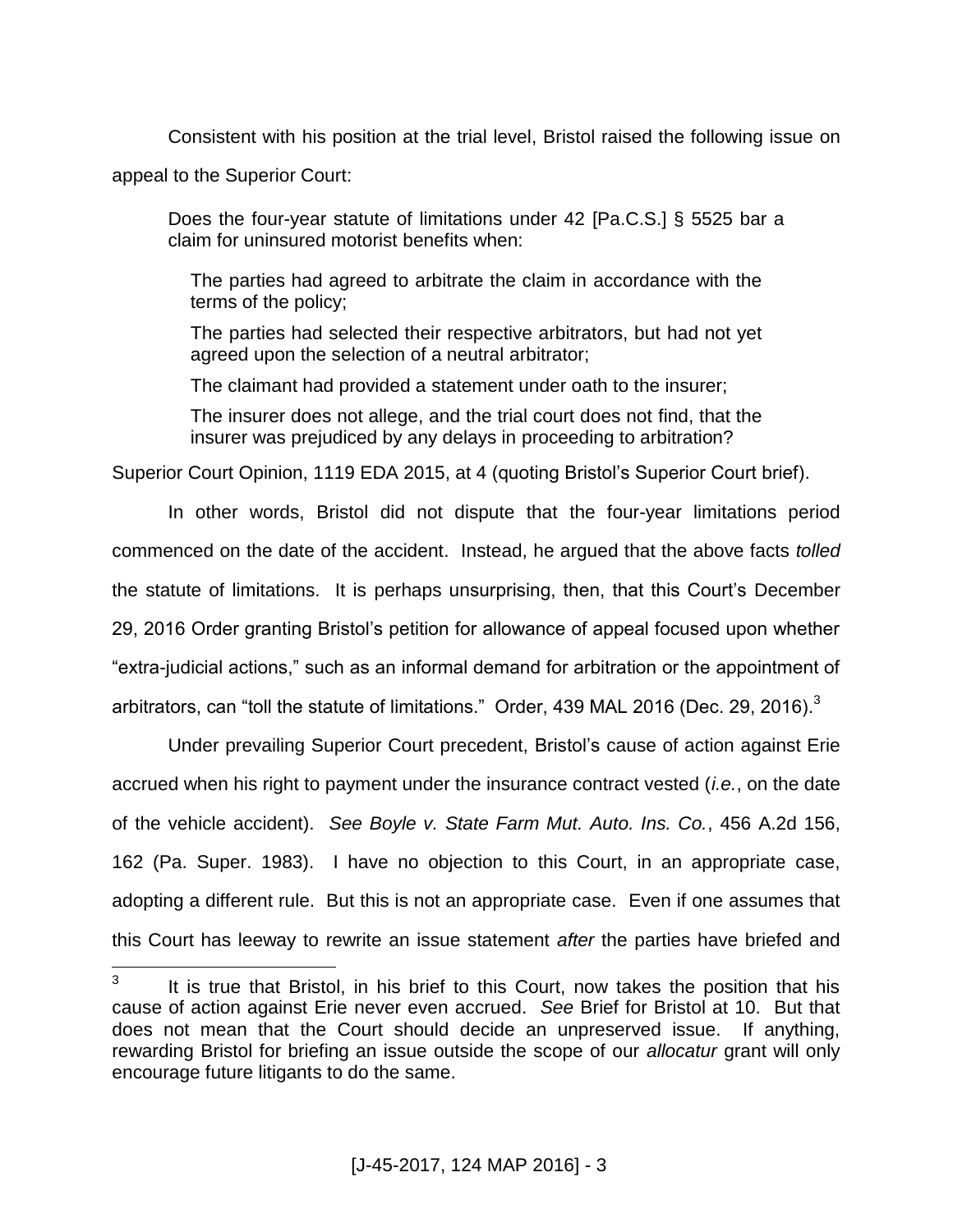argued a case (and I do not so assume), $4$  the fact remains that Bristol has waived the issue that the Court—after today's order—is poised to decide.

It is not simply that "it would have been best" for Bristol "to preserve a challenge for purposes of potential appellate review." Concurring Statement at 2. Rather, it was mandatory. *See* Pa.R.A.P. 302(a) ("Issues not raised in the lower court are waived and cannot be raised for the first time on appeal."); *Commonwealth v. Barnes*, 151 A.3d 121, 124 (Pa. 2016) ("Typically, an appellant waives any claim that is not properly raised in the first instance before the trial court and preserved at every stage of his appeal."); *City of Phila. v. Lerner*, 151 A.3d 1020, 1026 (Pa. 2016) (Saylor, C.J., dissenting) (noting that "[t]his Court, of course, has moved far away from [the waiver doctrine's] prudential roots in the direction of strict enforcement of waiver").

With regard to the suggestion that the practice of assuming, but not deciding, the correctness of an intermediate court decision is "fraught with difficulties," Concurring Statement at 2-3, the obvious answer is that this Court should simply decline to review cases that will require such maneuvering. Notably, however, this Court often has little difficulty resolving appeals while avoiding unpreserved issues of first impression. *See e.g.*, *Duffey v. W.C.A.B. (Trola-dyne, Inc.)*, 152 A.3d 984, 986 n.4 (Pa. 2017) (assuming "the validity of the Commonwealth Court's precedent"); *Commonwealth v. Kingston*, 143 A.3d 917, 922 n.3 (Pa. 2016) (assuming, without deciding, that prevailing Superior Court precedent is correct).

If adhering to our own rules of appellate procedure is too "disruptive," Concurring Statement at 2, it seems to me that we should seek to amend them. Selective

 $\overline{a}$ 

<sup>4</sup> This is, of course, distinct from the situation in which the Court rephrases an appellant's issue statement at the *allocatur* stage, usually in an effort to promote clarity or to discourage the parties from briefing extraneous matters.